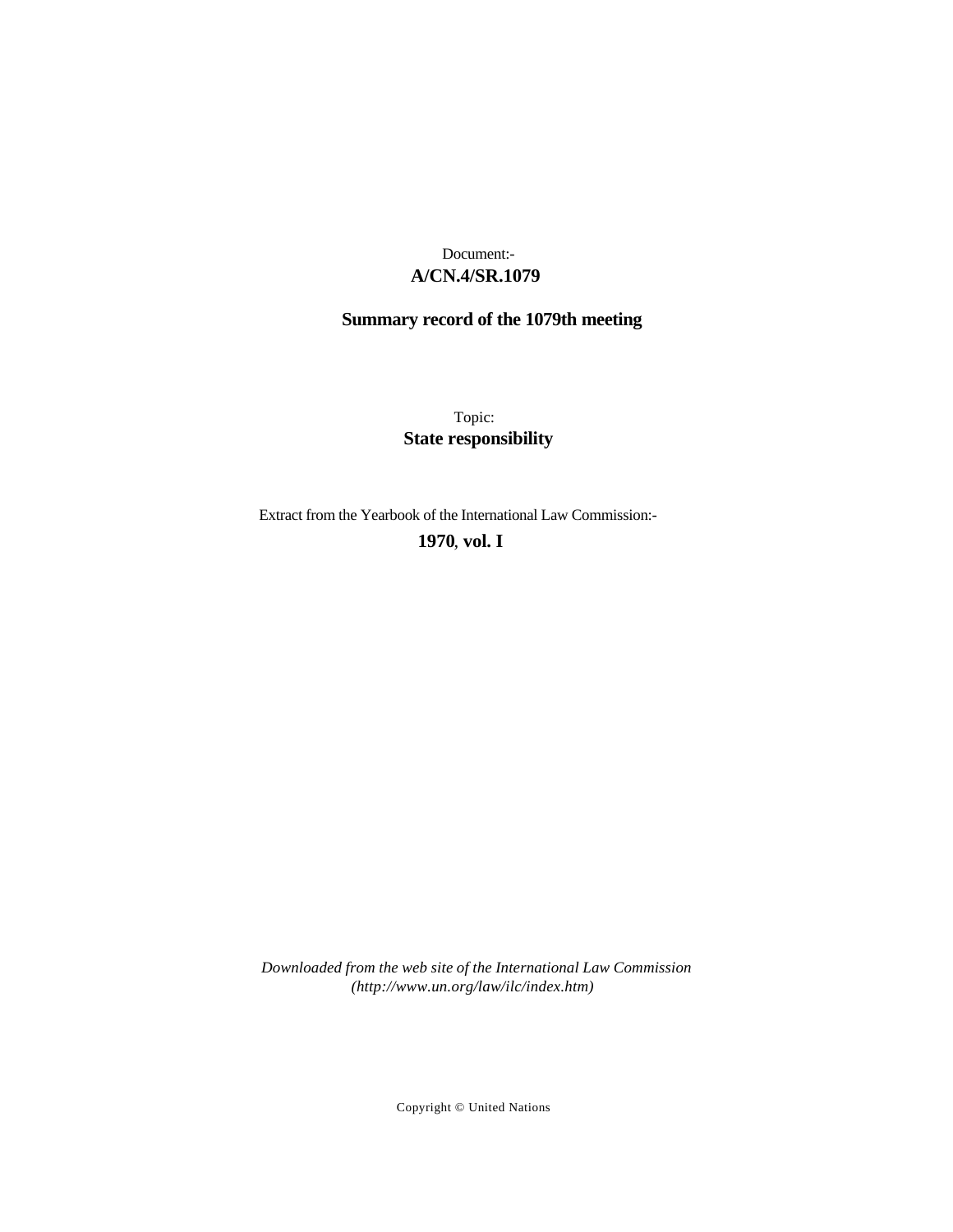taking into account all the difficulties that had been mentioned, it might help him if he were asked to choose those organizations which it seemed most advisable to consult on the subject.

94. Mr. ROSENNE said that the last sentence of paragraph 1 could be left as it was. Once the two lists of treaties requested in paragraph 1 had been compiled, they would reveal which organizations had concluded treaties. The Commission could then take its decision in the light of that information.

95. Mr. CASTRÉN said that the formula used in the Sub-Committee's report was a very cautious one and left the Secretary-General full discretion, since it stated "the Secretary-General might consider".

96. He endorsed Mr. Ago's proposal that the words "in particular" should be added.

97. Mr. TESLENKO (Deputy-Secretary to the Commission) said that the list of the organizations that had been invited to Vienna was longer than the one Mr. Rosenne had given, which was the list of organizations that had attended the Conference.

98. He must reserve the Secretary-General's position on the question of the choice of organizations. It would put the Secretary-General in a delicate position if he were asked to make such a choice without the help of an objective criterion. The study of the topic was still in the initial stage; later, when more documentation was available to the Commission, it might itself be able to draw up the list of organizations to be consulted.

99. Mr. BARTOS said that if the text of the report were amended as Mr. Ago had suggested, the Commission should put the matter to the vote; he would vote against that amendment.

100. Mr. AGO said that he had not formally proposed any amendment, so there was no need for a vote.

101. Mr. BARTOS said that in that case it would be sufficient to mention in the Commission's report that several members had requested that the list of organizations be expanded.

102. The CHAIRMAN said it would be enough if the points raised by Mr. Ago and Mr. BartoS were recorded in the summary record to the meeting.

103. If there were no further comments, he would take it that the Commission agreed to request the Secretary-General to prepare the documents mentioned in subparagraphs (i) and (ii) of paragraph 1 of the Sub-Committee's report (A/CN.4/L.155) with only one change: in the first sentence of sub-paragraph (ii), the words "a full bibliography" would be replaced by the words "as full a bibliography as possible".

*It was so agreed.*

The meeting rose at 1.20 p.m.

#### **1079th MEETING**

*Monday, 29 June 1970, at 3.15 p.m.*

*Chairman:* Mr. Taslim O. ELIAS

*Present:* Mr. Ago, Mr. Alcfvar, Mr. BartoS, Mr. Castañeda, Mr. Castrén, Mr. Eustathiades, Mr. Kearney, Mr. Nagendra Singh, Mr. Reuter, Mr. Rosenne, Mr. Ruda, Mr. Sette Camara, Mr. Tabibi, Mr. Tammes, Mr. Thiam, Mr. Ushakov, Mr. Ustor, Sir Humphrey Waldock, Mr. Yasseen.

#### **State responsibility**

#### **(A/CN.4/233)**

[Item 4 of the agenda] *(resumed from the 1076th meeting)*

1. The CHAIRMAN invited the Commission to resume consideration of the Special Rapporteur's second report on State responsibility (A/CN.4/233).

2. Mr. USTOR paid a tribute to the Special Rapporteur for the skill and elegance with which he had handled a wealth of material in his report. He fully agreed with the view, expressed in paragraph 24, that the notion of international responsibility was extremely complex and was one with respect to which the claims of progressive development of international law might assert themselves more forcefully than they did with respect to other notions. Not much had been done in that direction hitherto, and the life of the international community demanded that a great measure of progressive development should be introduced into the Commission's draft articles on State responsibility. The Commission should not focus its attention exclusively on injuries done to aliens, but should deal with international responsibility in general, including responsibility for the gravest acts in international life, such as aggression, genocide and the use of weapons of mass destruction.

3. The remarks he was about to make were of a tentative character; indeed, they related to a report which was itself, in a sense, provisional.

4. With regard to the delimitation of the subject, he fully agreed with the Special Rapporteur's approach in paragraphs 5 and 6, but thought that the delimitation should perhaps be stated in the draft articles themselves, not only in a commentary. In the first place, the topic of State responsibility, as its title indicated, covered only the responsibility of States, not the responsibility of other subjects of international law, especially international organizations. In the second place, the draft would cover only responsibility for illicit acts and not responsibility for risk. He therefore suggested that it might well begin with an article stating that the international responsibility of a State could derive either from illicit acts or from actions which were not in themselves unlawful, but which could result in injury to another State, or endanger life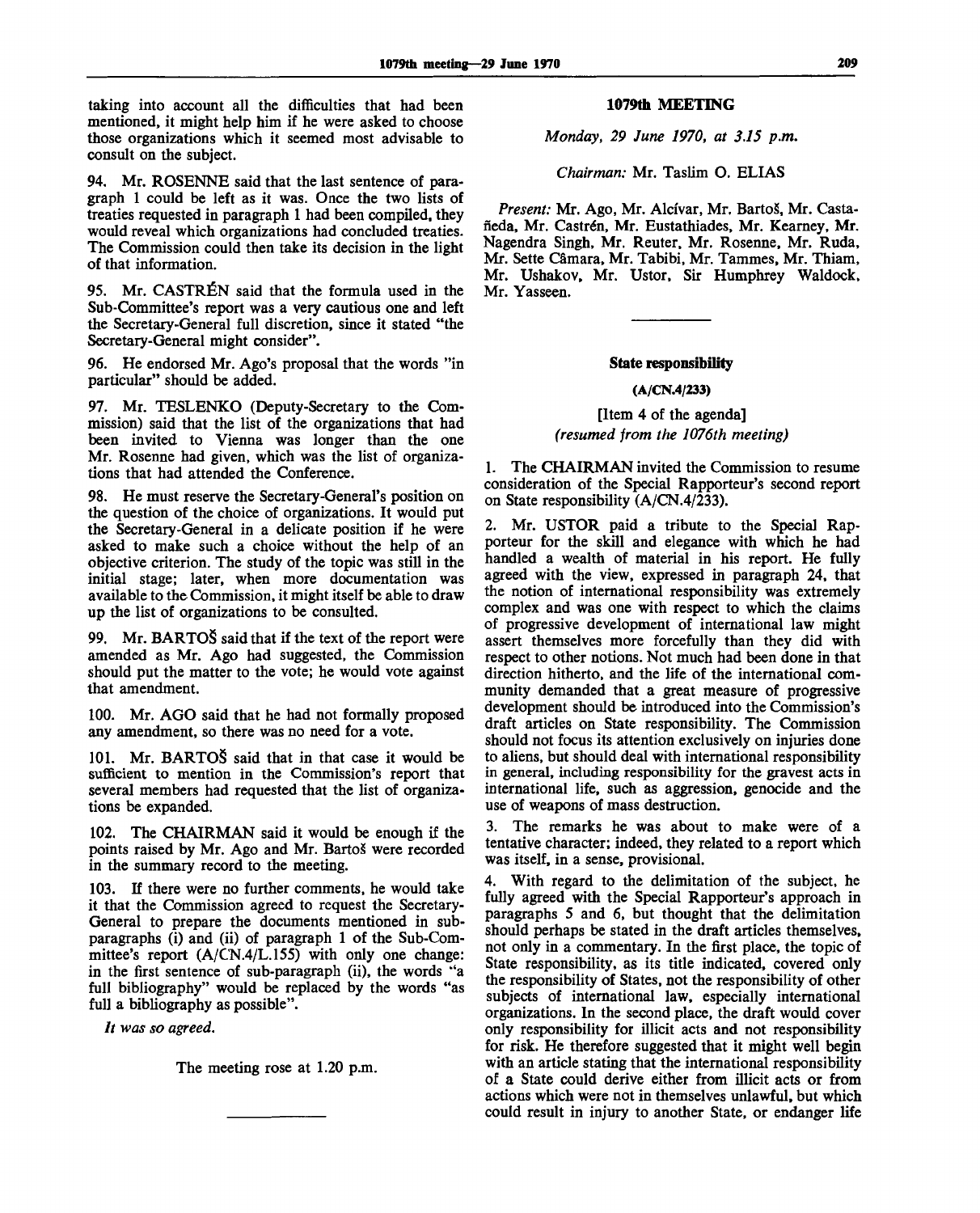or the environment in one or more other States. An alternative method would be to amend the title to read "State responsibility for unlawful acts". In one way or another, however, the articles should show that the draft related only to responsibility for unlawful acts.

5. Article I stated the basic rule; it brought out the notion of an "international illicit act", the meaning of which was defined in article II. Whether that definition was kept in article II or put into a general article on the use of terms was purely a drafting matter. It would, however, be more in conformity with the Commission's practice to have one article defining the terms used throughout the text.

6. "International illicit act" was a rather heavy expression and it would over-burden the text of the draft articles, if used throughout. Moreover, the adjective "international" had the connotation of the opposite of internal, although it was clear that an internal measure, such as the practice of *apartheid,* could constitute an "internationally illicit act".

7. He therefore suggested that the expression "illicit act" be used throughout the articles; it would be explained in the article on the use of terms that that expression meant acts contrary to international law. That suggestion was in keeping with the title of the topic, which was "State responsibility", although it clearly meant the international responsibility of States.

8. When article I stated that "Every international illicit act by a State gives rise to international responsibility", it meant, of course, the responsibility of the State committing the international illicit act. It did not, however, answer the question *vis-a-vis* whom the responsibility came into play, in other words, what legal relation or relations came into being as a result of an international illicit act. That problem had been very lucidly explained by the Special Rapporteur: the question arose whether a legal relation came into being only between the guilty State and the injured State. In his introductory statement, the Special Rapporteur had explained that he had an open mind on the vitally important question whether, owing to the seriousness of a particular act, other States, or indeed all States, might have the right to invoke the responsibility of the delinquent State.<sup>1</sup> The Special Rapporteur did not, therefore, maintain the statement in paragraph 22 of his report that "What must be ruled out, it appears, at least at the present stage in international relations, is the idea that as a result of an international illicit act general international law can create a legal relationship between the guilty State and the international community as such...".

9. The Commission itself, in its report on the work of its twenty-first session, had specifically referred to "cases in which... a particularly serious offence might also give rise to the establishment of a legal relationship between the guilty State and a group of States, or eventually between that State and the entire international community".<sup>2</sup> Equally relevant was article 53 of the Vienna

Convention on the Law of Treaties, which defined a peremptory norm of general international law as "a norm accepted and recognized by the international community of States as a whole as a norm from which no derogation is permitted  $\dots$ ".

10. He therefore believed that, even at the present stage of development, the idea of reference to the international community of States in cases of very grave violation of international law should not be ruled out. The manner in which such reference would be made would, of course, remain open. Whatever the method chosen by the Special Rapporteur, the question of the legal relation created by the commission of the illicit act should be dealt with in the articles immediately following article I, for otherwise the provisions of that article would remain, as it were, in the air. The situation was ripe for such progressive development. He did not share the Special Rapporteur's belief that the Commission would not have to take a position on that question in the early stages of its work.

11. Article II was, of course, a crucial article: its purpose was to define the international illicit act as a basis of international responsibility. The article was consistent with the statement made by the Commission, in its report on the work of its twenty-first session, that "The starting point should be the imputability to a State of the violation of one of the obligations arising from those rules", that was to say the "rules of international law which laid obligations upon States in one or other sector of inter-State relations".<sup>4</sup>

12. Article II was preceded by 22 pages of commentaries and explanations which testified to the thorough examination the Special Rapporteur had made of all the material available to him. There was one theory, however, which he had not considered: that put forward by Mr. Ushakov.<sup>5</sup> That theory, which prevailed among international lawyers in the USSR, dispensed with the idea of imputation in establishing the responsibility of a State. It deserved very serious consideration, since its purpose was to reduce the elements of uncertainty and subjectivity in the establishment of State responsibility in particular cases. It was obviously applicable in practice, particularly in cases where responsibility came into play for acts of State *stricto sensu.* If the Head of State, the Head of Government or some other duly accredited representative of a State acted on behalf of the State, it would be much too artificial and, for all practical purposes, perhaps futile to consider the imputability of the act.

13. It might, of course, be said that there was no real difference between the approach of the Special Rapporteur and that of Mr. Ushakov, since whenever one of them said that a State was responsible for a certain act, the other could express the same idea by saying that

<sup>&</sup>lt;sup>1</sup> See 1074th meeting, para. 13.

<sup>&</sup>lt;sup>2</sup> See Official Records of the General Assembly, Twenty*fourth Session, Supplement No. 10,* p. 30, para. 81.

<sup>8</sup>  *United Nations Conference on the Law of Treaties, Official Records,* Documents of the Conference, document A/CONF.39/ 27 (United Nations publication, Sales No.: E.70.V.5).

<sup>\*</sup> See *Official Records of the General Assembly, Twentyfourth Session, Supplement No. 10,* p. 30, para. 80.

<sup>8</sup> See 1076th meeting, paras. 20-23.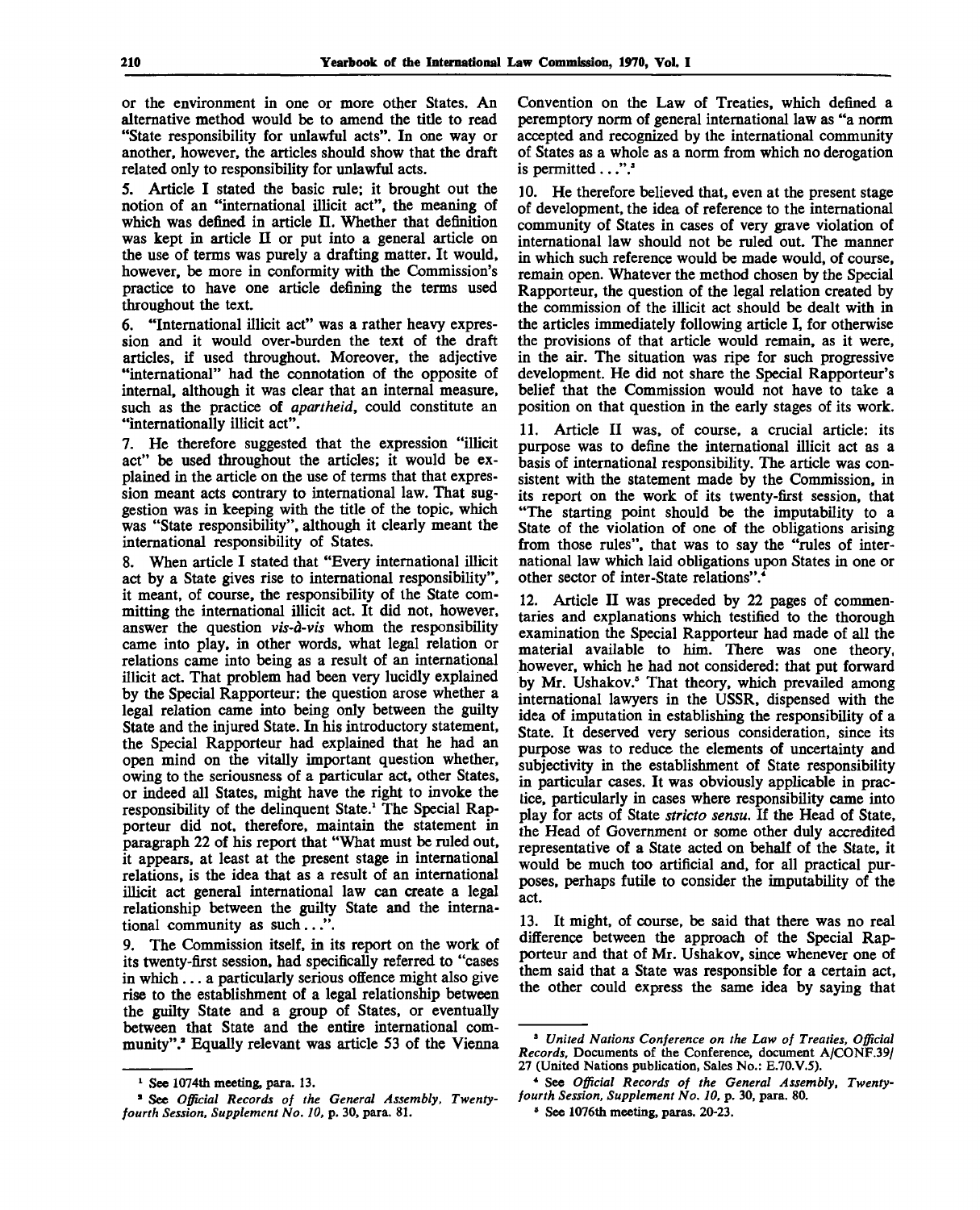certain acts of certain people were imputable to the State and that the State was therefore responsible. The difference would then come down to a mere question of terminology. Although he, for his part, was inclined to believe that the difference went deeper than that, he felt sure the Special Rapporteur would give serious consideration to the views of Mr. Ushakov, as he had done to the views of many other writers. It was in the interests of the international community that the rules governing State responsibility should be placed on the most solid foundations, that the identification of an international delinquency should be made as simple and easy as possible, and that the possibility of escaping responsibility for an illicit act should be reduced to a minimum, without of course excluding the possibility of exoneration in such cases as *force majeure.* If agreement could be reached on those aims, it would be possible to adopt a generally acceptable formula for the definition of an illicit act and of the other basic notions relating to State responsibility.

14. The experience of the Commission showed that the less theoretical questions were brought into a discussion, the greater were the chances of achieving practical results. That was a direct consequence of the fact that, although members of the Commission belonging to different schools of thought might be unable to agree on theoretical points, they did not find it too difficult to agree on practical solutions. For those reasons he urged that, in continuing the work on the topic, a more pragmatic approach should be adopted than was reflected in the present report. Such an approach would, of course, demand a certain self-restraint and even self-sacrifice on the part of a scholar of the stature of the Special Rapporteur, but that sacrifice would be rewarded by the recognition and gratitude of the General Assembly and the international community, which eagerly awaited a set of articles setting out the modern rules on State responsibility.

15. He had serious doubts about the advisability of retaining the provision in paragraph 1 of article III. Internal law analogies were not, of course decisive in international law, but he ventured to ask whether, in municipal law, it had ever been enacted that all men possessed the capacity to commit crimes and illicit acts.

16. With regard to paragraph 2 of article III, he understood the Special Rapporteur's concern. His own country—Hungary—had suffered foreign occupation for a long time and the problem had arisen of the legality or nullity of acts commited and treaties concluded on behalf of the occupied country during the period of occupation. He was not opposed to the inclusion of a provision on that subject, but he did not think it should appear in the introductory articles, because it was not of a general character. Consideration might be given to the inclusion, elsewhere in the draft, of a provision explicitly reserving the problems arising out of a military occupation as belonging to another branch of international law.

17. In conclusion, he commended the Special Rapporteur for his efforts to build a solid foundation for the Commission's future work on State responsibility.

18. Mr. NAGENDRA SINGH said he associated himself with the tributes paid to the Special Rapporteur for his systematic and exhaustive report. He would only comment on the articles themselves, beginning with article II, because the constituent elements of State responsibility must be determined before article I could be understood. As article II defined the conditions for the existence of an international illicit act, it had to be examined first.

19. He agreed with the Special Rapporteur on the following constituent elements which gave rise to State responsibility: *first,* a subjective element, which was an act or omission; *second,* the fact that the said act or omission was attributable to a State under international law; *third,* an objective element, which was the failure to fulfil an international obligation of the State. He believed, however, that the element of injury, which the Special Rapporteur had ruled out, should also be included as a constituent element. That was a controversial point depending on the concept of injury.

20. It was significant, however, that both the Permanent Court of International Justice and the International Court of Justice had recognized injury as an element of the international illicit act, and the concept had a place in authoritative writings on international law. He urged that further research should be done before injury was ruled out. In the English-speaking world, including both the USA and the Commonwealth, the factum of injury was recognized. The Continental concept of State responsibility without injury had the backing of the Spanish-speaking world. The Special Rapporteur would have to reconcile these two approaches in his attempt at codification.

21. In the *Case concerning the factory at Chorzow* the Permanent Court had held it to be a principle of international law, and even a general principle of law, that any breach of an international obligation which caused an injury gave rise to the obligation to make reparation for such injury." Such writers as Anzilotti and Oppenheim had laid stress on the concept of injury: Oppenheim had spoken of "internationally injurious acts" and had stressed that such acts could result either in direct injury to a State or in injury to an individual and through him to the State to which he belonged.<sup>7</sup> There was the conception of original and vicarious responsibility which, though old-fashioned, was still basically quite correct; he would speak of that aspect later in greater detail. In many legal writings, injury appeared as the very *raison d'etre* of international responsibility; in international law, injury was equated with the breach of an obligation.

22. The Special Rapporteur had stated, in paragraph 53 of his report, that "Often, however, what those who assert the requirement of an injury have in mind is not so much damage done to a State at the international level as injury caused to an individual at the municipal level". For his part, he would submit that injury could be

<sup>&</sup>lt;sup>6</sup> P.C.I.J., Collection of Judgments, Series A, No. 17 (1928), Judgment No. 13, p. 29.

<sup>7</sup>  *Oppenheim's International Law* (Lauterpacht), eighth edition, 1955, Vol. I, paras. 157-162.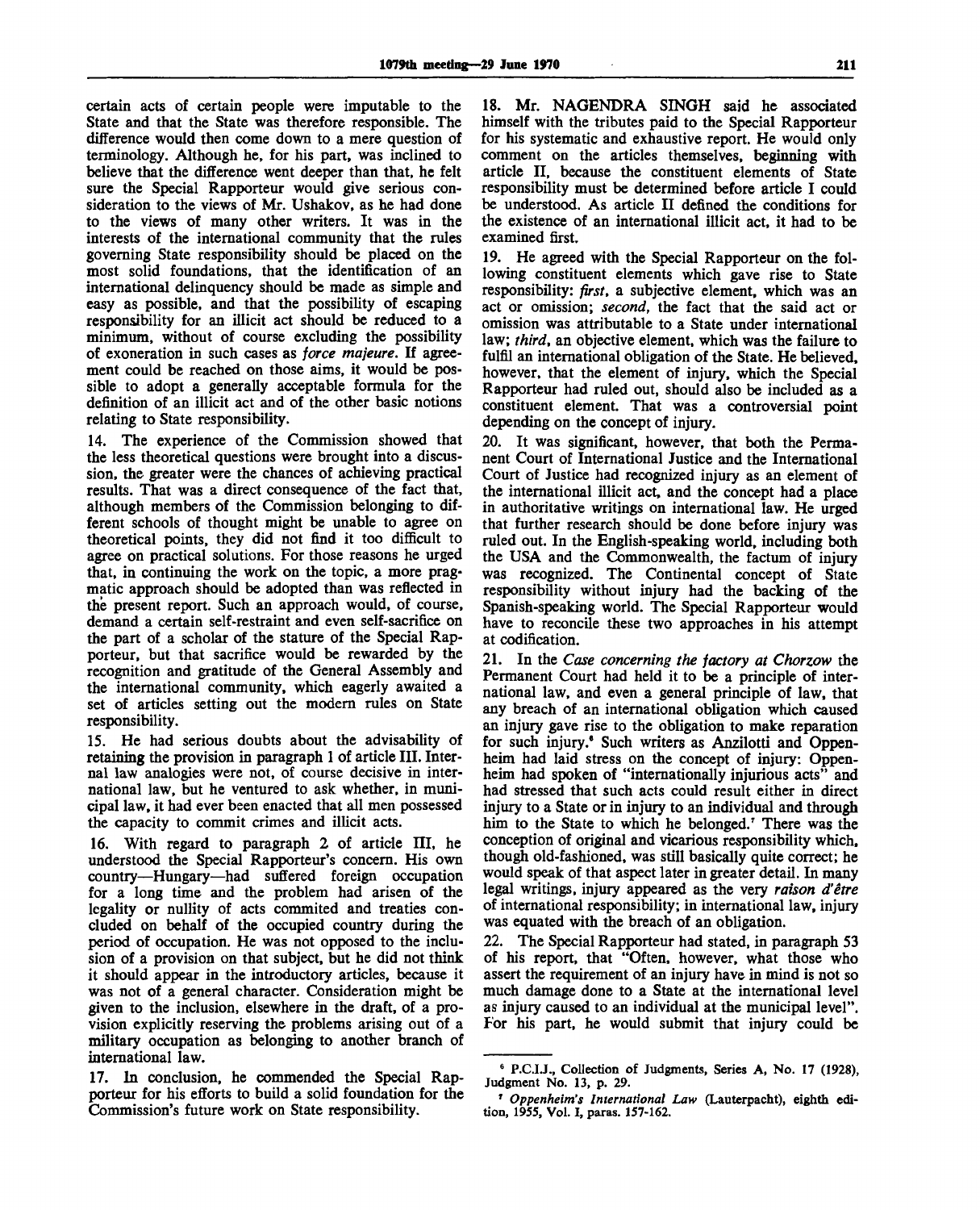sustained by the State itself; a State could be injured by an unjustified intervention or by a breach of treaty obligations. The reparation, of course, could take different forms: compensation, restitution, or a mere apology or declaration giving satisfaction. It was not necessary, therefore for the injury to be such as to cause economic damage. It was sufficient if a State was hurt by a breach of an international duty by another State. Apology was sufficient, without payment of any compensation, for an injury sustained by a State consequent on a breach of an international obligation by another member of the international community.

23. He also wished to comment on the question of terminology, which was extremely important in the present instance. The French-speaking members of the Commission had been satisfied that *"fait illicite"* was the proper expression to use in that language; the corresponding Spanish *"hecho ilicito"* had been accepted by the Spanish-speaking members. In the English-speaking world, however, the term "illicit" would not be accepted. It had not been used in important text books of international law or in leading decisions of the Permanent Court of International Justice and the International Court of Justice. In municipal law, the term "illicit" was used in connexion with matrimonial matters and also in excise legislation where "illicit distillation" was defined. He therefore suggested that the term "illicit act" should be replaced either by "wrongful act" or by "unlawful act". His own preference was for "wrongful act".

24. It would also create confusion to refer to an "international illicit act. What was meant in the present instance was "an internationally wrongful act" or an "internationally injurious act". The act could well be an internal act having international repercussions. The word "international" should therefore be dropped, along with the word "illicit".

25. He suggested that, in sub-paragraph *(b)* of article II, the reference to "an external event" should be dropped, and the words "failure to carry out an international obligation" be replaced by "breach of an international obligation". He would also prefer to say that certain conduct was "attributable" to a State in international law, rather than that it was "imputed" to a State. The word imputed hurt the traditional concept of sovereignty of a State and it was doubtful if the USSR would accept it. The article could therefore be reworded to read:

"A State becomes engaged in international responsibility for acts of omission or commission which according to international law are attributed to it and constitute a breach of international obligations thereby causing injury to another State or States."

26. If an internationally wrongful act was to be defined, it could perhaps be defined as "An act or omission attributable to a State under International Law which constitutes a breach of international obligations". There was no need to mention an "external event", as there might be none; it might be an internal event having external repercussions.

27. He emphasized the importance of the distinction between original and vicarious responsibility. According to *Oppenheim,* a State bore original responsibility for its own, that was to say its government's, actions and for such actions of its agents or private individuals as were performed at the government's command or with its authorization. The State bore vicarious responsibility for certain unauthorized injurious acts of its agents or subjects, and even of aliens resident in its territory.<sup>8</sup> If such persons committed an internationally injurious act without authorization, vicarious responsibility required the State not only to apologize, but also to compel those persons to make reparation, as far as possible, for the wrong done, and to punish them if necessary. A State complying with those requirements would incur no blame for such acts, but a State refusing to do so would,thereby commit an international delinquency and its vicarious responsibility would become original responsibility. A suitable reference to the distinction between vicarious and original responsibility, though it might look outmoded, appeared to be necessary, as it would help to secure acceptance of the basic principles of State responsibility, particularly in developing countries, where the plea could not be raised that, if the acts were not authorized by the government, a State could not be held responsible for them. The concept of vicarious responsibility would help people to appreciate the position better than the blunt statement "attributed to the State". Again, to make codification clear and precise, the circumstances in which a State agent was acting—for example, personally or officially—should be clearly brought out in the articles yet to be drafted.

28. It might thus be useful to specify whose internationally injurious acts would be considered as acts of the State itself and hence as international delinquencies. He believed that all such acts performed by a Head of State or by members of a government acting in that capacity, and all acts of officials or other individuals commanded or authorized so to act by the government, would fall into that category. Acts committed by a Head of State or members of a government acting not in their official capacity, but in a purely personal capacity, and not on behalf of the State, but simply as individuals, might not be international delinquencies as such, but the State concerned would bear a vicarious responsibility for such acts and be liable to pay damages or make appropriate amends. The Commission would have to consider whether such a clear-cut distinction could in fact be made or not. It might be useful to indicate to whom a State was responsible. There were also various kinds of responsibilities to international organizations which needed to be mentioned.

29. He believed that the question of abuse of rights warranted further study and should not be excluded from the Commission's codification work. The principle involved in abuse of rights was of vital importance in an age when scientific experimentation in one State, which would be an entirely lawful act, might quite easily cause injury to another State. There was, for example, a clear instance of conventional regulation of a nuisance committed by private persons which affected injuriously the

Op. cit, para. 149.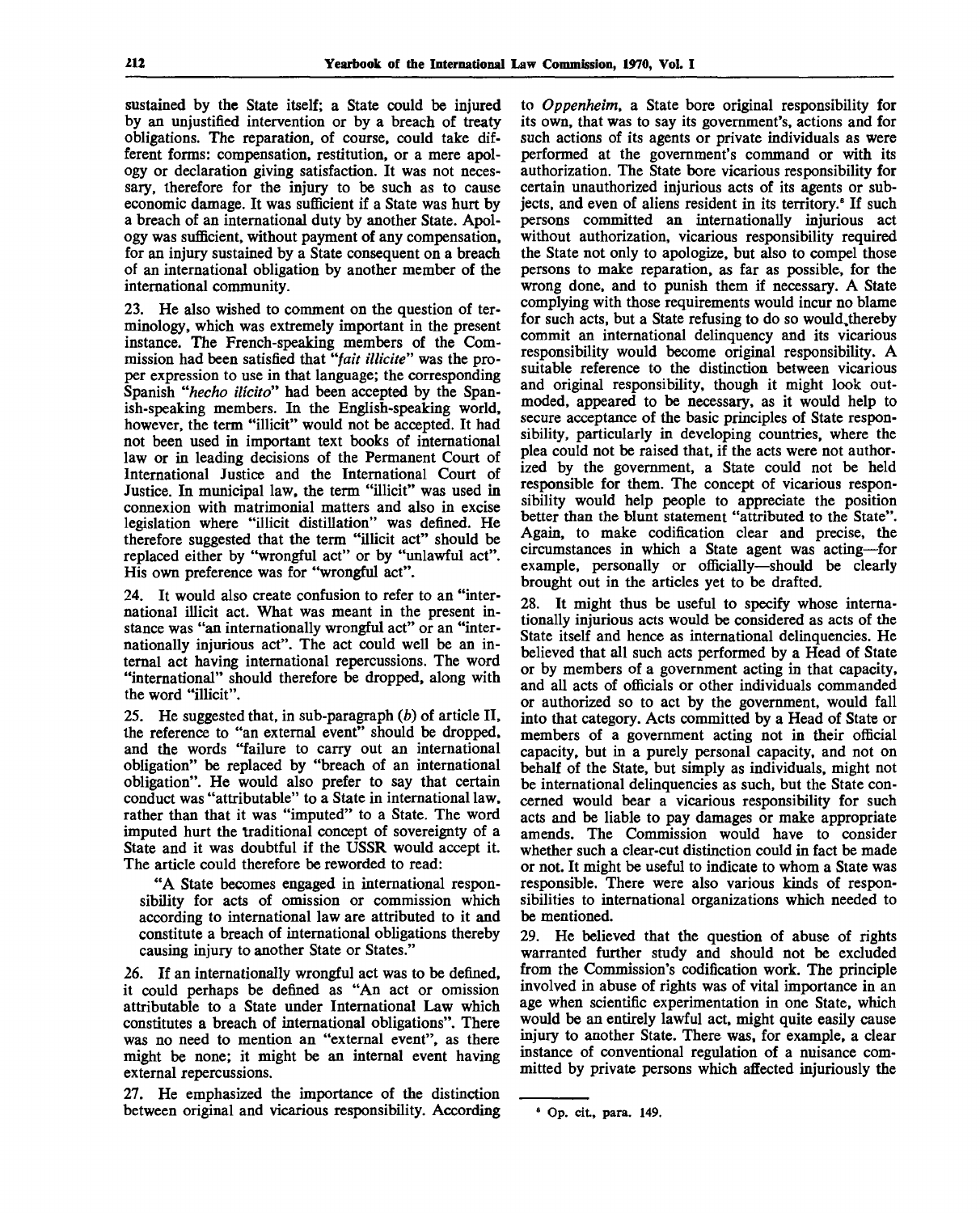territory of a neighbouring State. On 15 April 1935, a Convention had been signed by Canada and the United States for the settlement of difficulties arising out of the complaint of the United States that fumes discharged from the smelter of the Consolidated Mining and Smelting Company in British Columbia were causing damage to the State of Washington. In the *Trail Smelter Arbitration* arising out of that Convention it had been held, in 1941, that under international law no State had the right to use or permit the use of its territory in such a manner as to cause injury by fumes in or to the territory of another State.' Though that was a controversial subject and some speakers had felt that it should be omitted, he would submit that it should be taken up last and not rejected outright without a close and proper examination.

30. He agreed with Mr. Ushakov that the wording of article III, paragraph 1, raised certain difficulties. Since there were virtually no limits to the capacity to commit internationally injurious acts, it was perhaps unnecessary to deal with capacity at that stage. Although capacity to conclude treaties provided a valid precedent, it might be better to adopt a different approach. According to *Oppenheim,* an international delinquency could be committed by any member of the family of nations, whether a full sovereign, half sovereign or part sovereign State. However, a half sovereign State could commit an international delinquency only in so far as it had an international status and corresponding international duties of its own. The circumstances of each case decided whether the delinquent half sovereign State was answerable directly to the wronged State for its neglect of an international duty, or whether the sovereign State, federation or protectorate to which the delinquent State was attached must bear a vicarious responsibility for the delinquency.<sup>10</sup> The federating states of the United States of America, for example, had no international status, since all international relations were conducted by the Federal Government, so they could not commit an international delinquency. The United States Government would bear a vicarious responsibility for any internationally injurious act committed by one of the states of the Union. Those were all problems of capacity to commit an injurious or wrongful act and had to be mentioned. The best approach would be one involving the use of the words "may commit" or "could commit", but not "capacity to commit", which could be easily misunderstood.

31. He thought that paragraph 2 of article III could have given a more striking example of the limitation of capacity than that of the occupation of territory; the difficulties raised by federal systems might perhaps have been mentioned. In any case, it seemed somewhat unwise to try to draft an article dealing with capacity before articles on other important aspects of State responsibility had been formulated.

32. Mr. THIAM congratulated the Special Rapporteur on the excellent report he had submitted to the Commission, in which he had tried, not always successfully, to avoid sacrificing essentials to specific aspects of responsibility, while still taking those aspects into account sufficiently to avoid over-simplification. A reading of the report had brought out two problems with which he proposed to deal.

33. The first was connected with the criterion for responsibility. The Special Rapporteur had stated that the source of responsibility was the international illicit act. He (Mr. Thiam) doubted whether it could be said that the international illicit act in itself sufficed as a source of responsibility. Responsibility was always linked with reparation for an injury and it was difficult to see how the concept of injury could be left entirely out of account when speaking of responsibility. The Special Rapporteur himself admitted as much when he said, in paragraph 46 of his report, that "it seems perfectly legitimate, in international law, to regard the idea of the breach of an obligation as the exact equivalent of the idea of the impairment of the subjective rights of others". That being so, it would be better to state clearly that the idea of injury could not be dissociated from the concept of responsibility. Moreover, the idea of injury so dominated the subject-matter of responsibility that provision had been made to impute responsibility to the State for a lawful act, precisely because reparation must be made for the injury and, consequently, a basis had to be found for responsibility. It would therefore be well to introduce the idea of injury into the draft, especially as the main point was to bring responsibility into play and it would be vain to do that solely by invoking the illicit act.

34. More thought should also be given to the concept of abuse of rights, which the Special Rapporteur rejected as a possible source of responsibility because every State could allege that it had acted in the exercise of its sovereignty, which was unlimited. It therefore seemed necessary to limit the exercise of sovereignty.

35. The second problem he wished to examine was that of the scope of responsibility. The Special Rapporteur had himself put the question whether, in studying responsibility, everything which might have the character of a sanction, in the penal sense of the word, should automatically be excluded. That question was important, first, because even in internal law it was difficult to make a clear distinction between civil and criminal responsibility, since the same act could give rise to both, and secondly, because in practice there was a very close relationship between criminal law and civil law, even in regard to procedure. Similarly, in international law it was sometimes difficult to say whether a measure taken had the character of reparation or of a sanction. Hence there was no denying that the idea of a sanction could be introduced in international law. It was, of course, understandable that young States should be opposed to it, since they were not in a position to apply sanctions themselves, but might have disproportionate sanctions imposed on them. It might be pointed out to them, however, that in practice no powerful State could impose sanctions on a weak State without setting off a solidarity reaction, which was a guarantee for defenceless States. It seemed necessary, therefore, to re-examine the problem of sanctions, having

<sup>9</sup>  *Annual Digest and Reports of Public International Law Cases,* 1938-1940, Case No. 104, p. 317.

<sup>10</sup>  *Oppenheim,* op. cit., para. 152.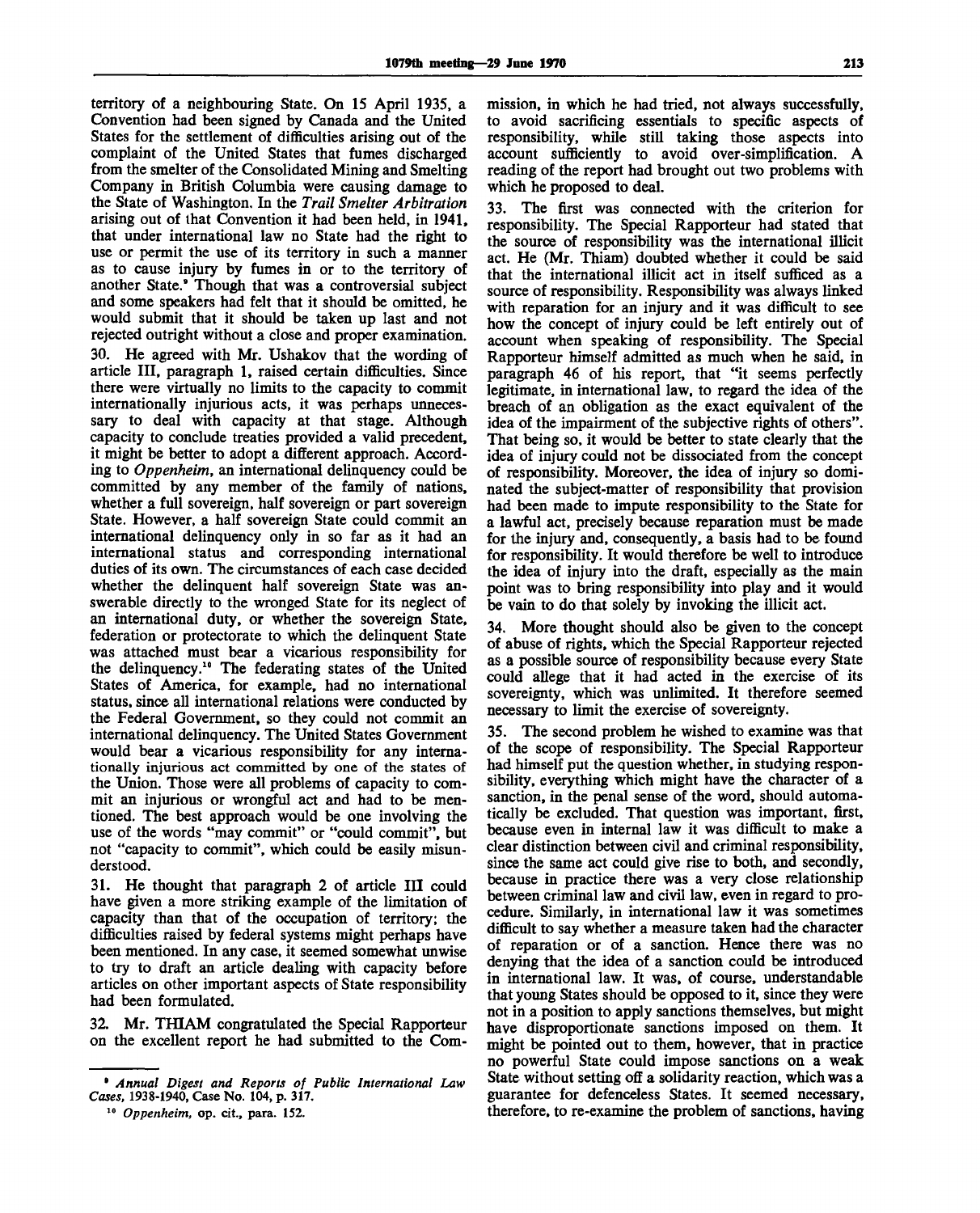particular regard to the gravity of the offence, and to consider whether it might not be possible to state a number of principles or rules governing the subject at the bilateral level. States should know that it was not enough to make reparation. A sanction could have a preventive character. 36. With regard to terminology, he saw no objection to using the term "illicit act", since it was accompanied by explanations making it quite clear that it denoted either an action or an omission. The essential point was to know what was meant. On the other hand, it was to be feared that to use the expressions "vicarious responsibility" or "responsibility for the act of another" might be to transfer to international law a concept of internal law which did not have the same meaning. Responsibility for the act of another required a relationship of authority between two persons. But that was not how the problem arose in international law, in which it was always the State that acted, even though it acted through its organs. Either a State was sovereign or it was not, and in the latter case no responsibility could be imputed to it Further consideration should therefore be given to that notion.

37. He did not think it was appropriate, either, to speak of "capacity to commit international illicit acts"; that idea seemed to derive too directly from the concept of legal capacity in internal law. In international law, since the State was regarded as a subject of international law, it was not necessary to add that a sovereign State had the capacity to commit international illicit acts, especially as that wording was ambiguous.

38. It was also difficult to consider new States separately, because responsibility was the counterpart of sovereignty. That did not mean that problems connected with the behaviour of new States did not arise, but they were special problems of secondary importance, which should be considered as the Commission's work progressed.

39. Mr. BARTOS said that, in view of the short time at the Commission's disposal, he would confine himself to the questionnaire submitted by the Special Rapporteur at the 1074th meeting.

40. In reply to question I *(a),* he stressed that the Special Rapporteur, in his report, had not specified the different kinds of responsibility, namely, political, financial and moral responsibility, but had confined himself to the notion of responsibility in general, which covered all the aspects of State responsibility, because he had wished to consider the general legal order of the international community. The fundamental question which should be given priority was that of the source of responsibility. The Special Rapporteur regarded the forms and content of responsibility as being of secondary importance. He (Mr. Barto§) therefore favoured the composite formula proposed, which in no way prejudged the content of responsibility. He did not think that responsibility was necessarily linked to reparation. For one thing, all responsibility did not lead to reparation or satisfaction, and for another, reparation and satisfaction were part of the material and moral consequences of responsibility, which the Commission did not intend to consider for the moment.

41. He therefore approved of the formula according to which the source of responsibility lay in the violation of the international legal order. The sovereignty of States was in no way incompatible with their responsibility. For if the too general conception of the sovereignty of States were taken to justify the conclusion that it was not possible to assign responsibility to them, that would be equivalent to denying that they could have any obligations at all.

42. On question I *(b),* he maintained that the responsibility of a State could be engaged for an illicit act, for an act that was not illicit but was harmful to other States, and lastly for the act of another. The Special Rapporteur, moreover, had rightly explained what constituted responsibility for the act of another.

43. There was no need to dwell too long on questions of terminology. That aspect of the Special Rapporteur's work should, on the whole, be approved; the terminology could be studied in greater detail at a later stage.

44. The subjective and objective elements of the international illicit act, referred to in question II *(a),* must always be regarded as indissolubly linked, not by analogy with internal criminal law, which should be disregarded, but in accordance with the facts of diplomatic history. It might happen that a State had, subjectively, no intention of committing a violation, but that it was objectively linked to other States which became guilty of a violation. That link could be objectively so close that the State concerned could not successfully claim exemption from responsibility by invoking the absence of the subjective element in its own case.

45. As to question II *(b),* there was no doubt that the subjective element could consist in an omission as well as an act. That was most clearly demonstrated by the *Corfu Channel Case.<sup>11</sup>*

46. So far as imputation was concerned (question II (c)), analogies between internal law and international law should be avoided. The concept of imputation was especially important in the case of an omission constituting an international illicit act. Conventions imputing responsibility to a State which had not taken the precautions or carried out the inspections required under their provisions were becoming more and more numerous; examples were the conventions concluded on narcotics and on space law. The Special Rapporteur ought therefore to study the legal operation of imputation and its consequences for State responsibility.

47. The definition of the objective element of the international illicit act, proposed in question II *(d),* clearly showed that the subjective element and the objective element could not be dissociated, since only failure to fulfil an international legal obligation was necessarily conduct imputable to the State which was bound by that obligation.

48. Like several members of the Commission, he was of the opinion that abuse of rights (question  $II$ ,  $(e)$ ) should be considered as a special source of international

*l.CJ. Reports 1949,* **p. 4.**